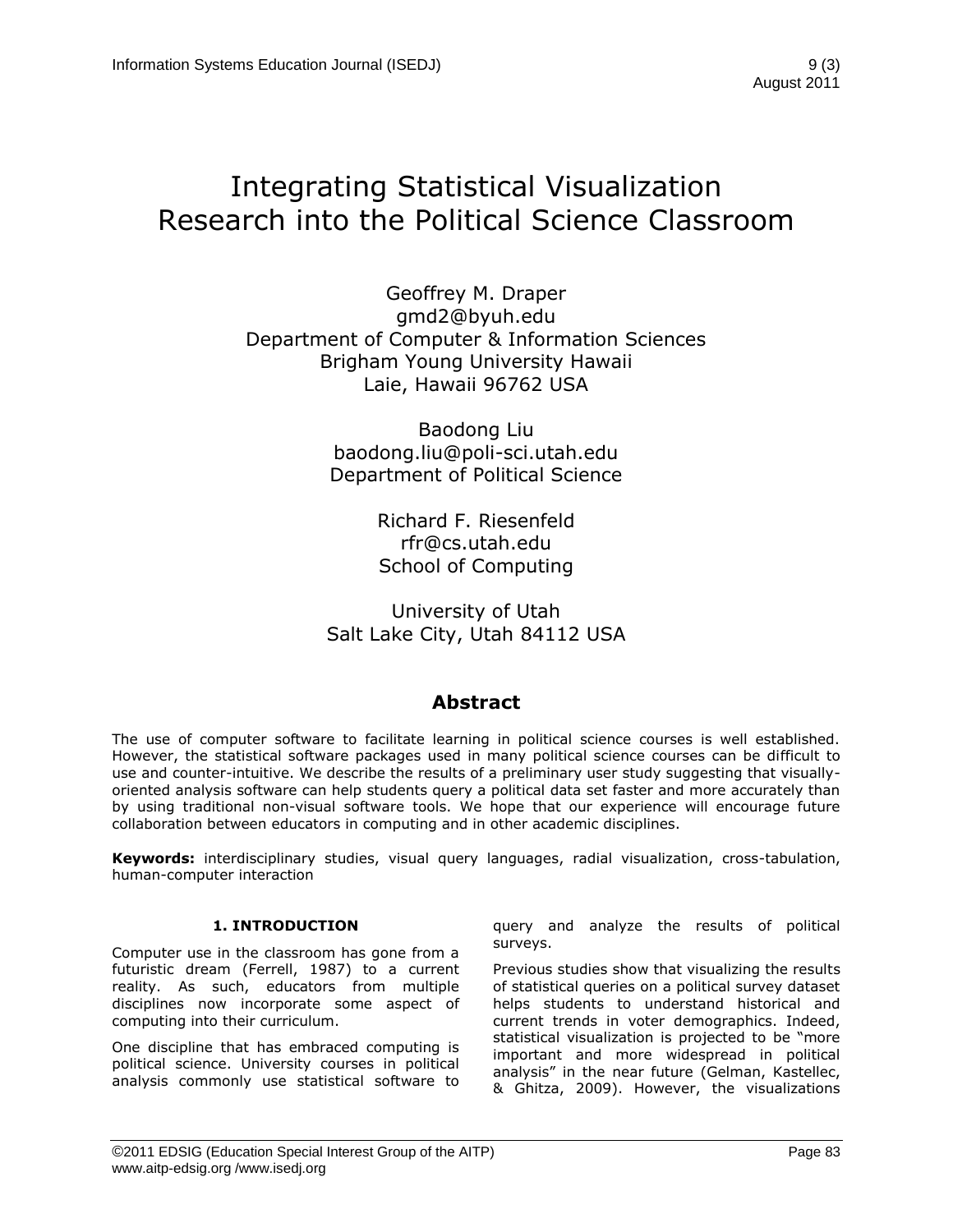produced by conventional statistics software, such as bar charts, pie charts, and line graphs, are fundamentally non-interactive. To visualize a different query, users must return to a different part of the user interface, and produce a new chart. Thus, most statistical software presents two disparate modes of user interaction: one for constructing the queries, another for visualizing the results. This bimodality can be distracting to users, and in the case of students, may actually interfere with the learning process.

One approach to this problem is to unify the actions for formulating queries and viewing results into a single user interface. An example of an information system that implements this concept is *SQiRL*, a prototype software tool originally developed at the University of Utah, and currently maintained by faculty and students at Brigham Young University Hawaii. SQiRL is freely available, and is released under an open source license. Prior research (Draper & Riesenfeld, 2008) indicates that novice users can learn SQiRL's interface in a matter of minutes, and immediately start performing basic statistical analysis tasks. In this paper, we describe a preliminary study suggesting that even experienced users can perform certain types of analysis both more quickly and more accurately using SQiRL than by using conventional statistical software.

We hope that our successful experience of integrating a computer-related research project into a political science classroom setting will encourage other educators in computer and information systems (CIS) to find ways to collaborate across academic disciplines. Although the present study focuses on SQiRL's application in an educational setting, the software itself was designed as a generalpurpose data analysis tool, and should be of use in a number of environments.

The remainder of this paper is organized as follows. First, we present a brief review of the SQiRL software. Next, we review current methods used in political analysis. Then, we explain the design and execution of our experiment. Finally, we present our results and identify relevant findings.

#### **2. BACKGROUND**

In this section, we briefly review the visualization paradigm employed by the SQiRL system. We also review the notion of the "crosstab", a type of 2D chart for often used for

multivariate analysis. Crosstabs are a very common type of chart produced by conventional statistics software.

#### **Interactive Data Analysis Using SQiRL**

We now provide a brief review of SQiRL, a research software prototype designed to simplify and enhance the process of discovering relationships within tabular datasets. It features an integrated query interface that supports rapid exploration and "information foraging" (Pirolli & Card, 1995) to focus on global trends in the data. The primary design goal for SQiRL is simplicity of use. It is intended to be easy to learn for naive users, while still providing sufficient power for many of the tasks involved in real data analysis.

SQiRL's user interface consists of a central canvas with a panel on the left (see Figure 1, appendix). The dominant feature of the canvas is a doughnut-shaped widget, or ring. The side panel contains a two-level tree structure of attributes and values. In an opinion poll data set, the attributes represent questions on the survey, and the values represent the range of available answers. Attributes and/or values can be dragged from the side panel onto the canvas. If an attribute is placed on the main ring, a stacked bar chart is mapped onto the ring, to show the percentage of population given each response. As multiple attributes are placed on the ring, the system resizes the sectors so that each attribute is given similar emphasis around the circumference.

While looking at the entire survey population as a whole is beneficial for some applications, most exploratory analysis is concerned rather with uncovering behaviors and patterns for certain segments of the population. To specify a subpopulation, the user selects a value for a given attribute and drags it into the interior space of the ring, i.e., the "doughnut hole." Multiple icons can be placed in this area to further restrict the search to a specific subpopulation. The values are ANDed together; for example, the subpopulation shown in Figure 2 (see appendix) consists of married women who are also Democrats. The bar charts on the ring's circumference are automatically updated whenever a value is added or removed from the ring's interior, or an attribute is moved into or from the circumference. Transitions from one query to the next are smoothly animated to preserve the sense of context (Heer & Robertson, 2007; Yee et. al, 2001).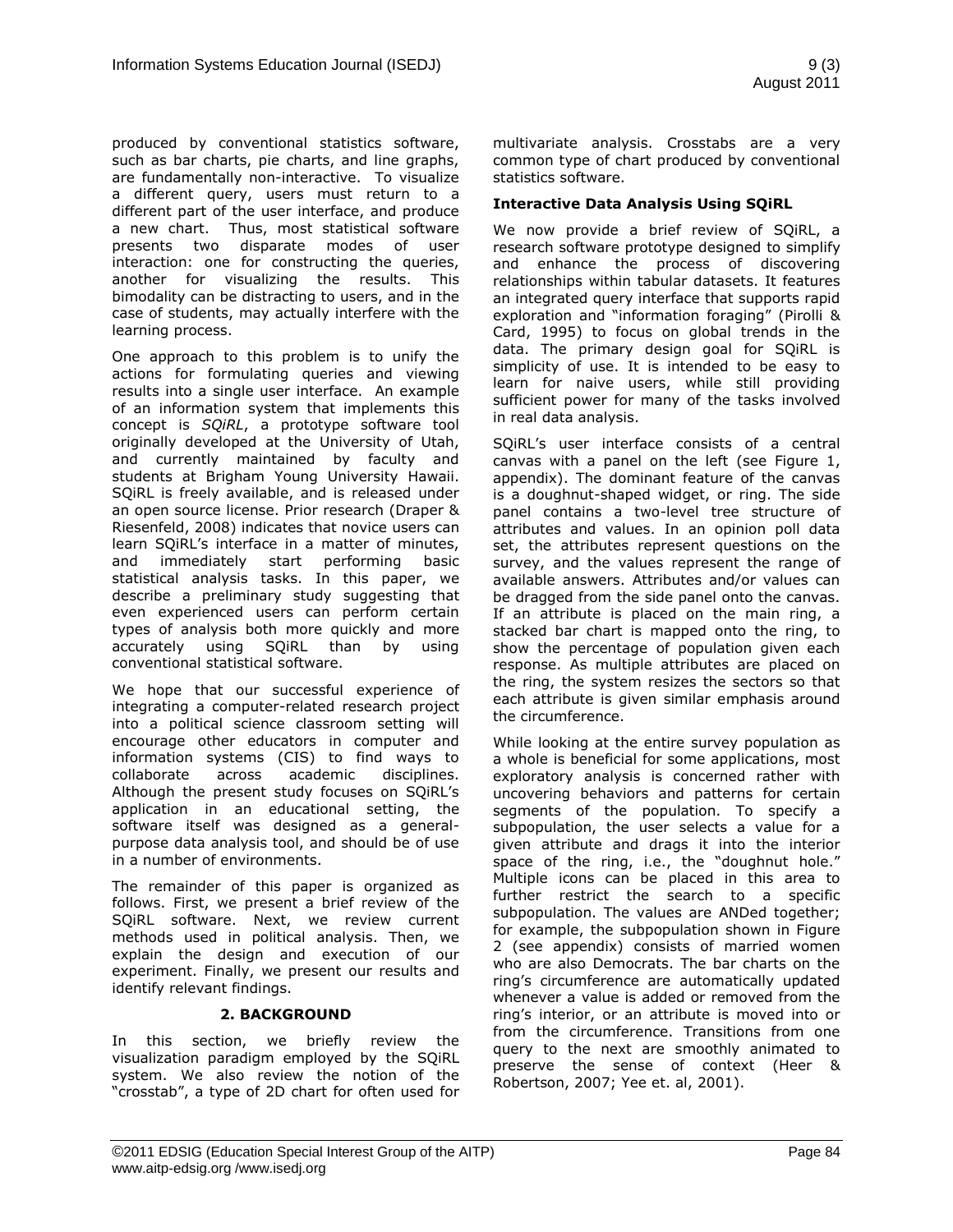SQiRL is best used to answer questions of the form: Given a certain subset of the survey population, what percentage manifests a particular characteristic? This involves the selection of independent variables that specify the attributes of the subpopulation to be examined, and dependent variables for which further information is sought. SQiRL's independent variables are represented by icons inside the doughnut hole, while dependent variables are represented by those icons on the ring's circumference (the doughnut's surface). These icons are freely manipulatable, and can be moved from any part of the canvas to any other part. In some ways, this mode of interaction is reminiscent of a pivot table in a spreadsheet, albeit with an arguably smaller learning curve.

SQiRL's interface is based on the direct manipulation metaphor, one in which queries are implicitly constructed by drag and drop operations. Rather than navigate a menu or dialog-based interface, queries are constructed visually on the canvas. There are at least two advantages of using a ring-shaped visualization. First, it increases the accessibility of widgets by placing them equidistant from the center of the canvas (Fitts, 1954). Also, this interface provides a clear delineation: an icon is either inside the ring, on its circumference, or outside of the ring. This reduces the number of "states" that a user has to remember.

#### **Cross-tabulation**

A cross-tabulation (or *crosstab* for short) is a tabular method for statistical analysis commonly used in the social sciences. In a cross-tab of two variables, each variable is allocated one axis of the table. The rows and columns correspond to the range of possible values for these variables. Each cell displays the number of times that the combination of values shown in the corresponding row/column occurs.

Each cell in a crosstab typically contains a count, a percentage, or both. Table 1 (see appendix) is an example of a simple crosstab, showing the relationship between political ideology in U.S. voters and how they voted in the 2004 U.S. presidential election (The National Election Studies, 2004). Table 1 indicates the percentage of votes that each candidate received, per ideological group. In this case, "Political Ideology" is the independent variable, inasmuch as it influences the outcome of the dependent variable, "Vote for President."

SPSS is a commercial software package for statistical data analysis. It is frequently used for generating crosstabs from raw data (Norušis, 2006). SPSS files are the *de facto* standard exchange format for distributing data among social science researchers. Consequently, it is often used in university-level political science courses for teaching methods of political analysis. Conforming to this trend, we selected SPSS as the tool used to generate crosstabs in this study.

Our choice of comparing an interactive visual query method against a non-interactive, nongraphical technique like crosstabs might seem contrived at first blush; nevertheless, this choice was based on our observation that crosstabs are one of the most common tools used by political analysts. We felt it was most important to compare SQiRL against the tools that analysts *actually use*, not what they *could* use.

#### **3. METHOD**

The user study described herein was conducted in November 2008. The participants, 10 volunteers (primarily students enrolled in a Political Analysis course) were assigned a series of 10 analysis tasks to perform. They used crosstabs in SPSS to answer 5 of the questions, and SQiRL for the remaining 5. The volunteers received no remuneration for their participation in this study.

#### **Purpose**

A previous user study (Draper & Riesenfeld, 2008) suggested that the SQiRL interface can be easily learned by novice users with little experience in data analysis. However, in that experiment, SQiRL was independently evaluated, rather than relative to existing tools. The present study aims to fill that gap by comparing SQiRL against current analysis methods. To do this, we needed experienced users, namely, those who are already familiar with popular statistical software. The specific choice of SPSS was influenced by its local usage, since it is the statistics package with which our subjects were most familiar.

Certainly, most commercial statistical software can do much more than simply generate crosstabs; however, crosstabs are a highly prevalent technique for analyzing data. Furthermore, confining this comparative study to crosstabs limited the number of experimental unknowns, and thereby led to a more tractable investigation. It should be noted, however, that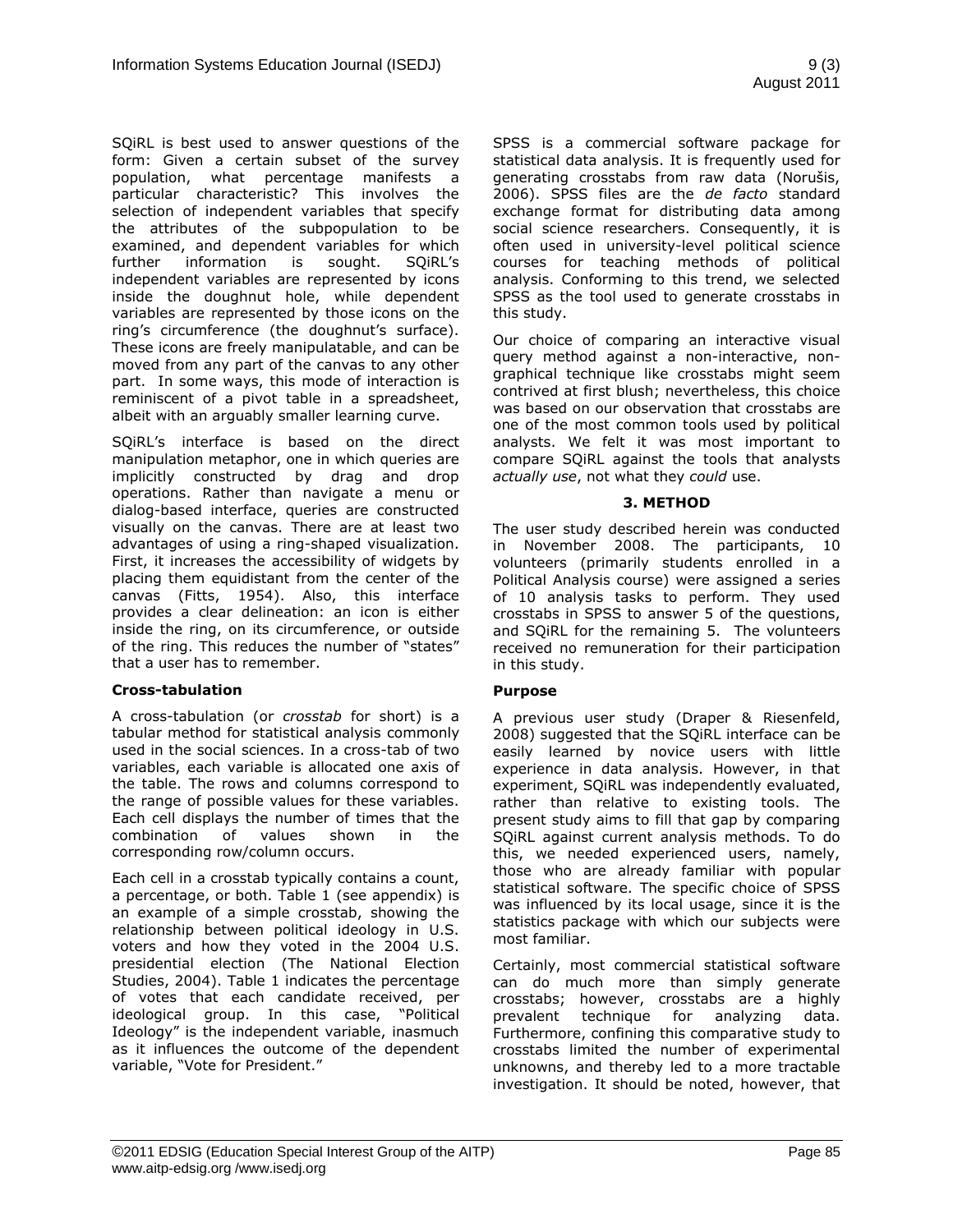SQiRL is not intended as a drop-in replacement for a full-featured statistics package. Rather, SQiRL is designed to make a certain class of queries, namely finding relationships among two or more variables, faster and easier to perform than by creating and reading crosstabs.

#### **Experimental Design**

In the experiment, participants were asked to complete a block of 5 analysis tasks using SPSS, and a block of 5 similar tasks using SQiRL. Each participant completed the same set of tasks. Both sets of questions were based on the NES 2004 data set (The National Election Studies, 2004). While we could have used any number of data sets, we chose NES 2004 because it had been used extensively in the students' coursework during the semester.

The questions were administered by a softwarebased quiz program which presented the questions as a series of pop-up dialogs (Figure 3). The program recorded the correctness of the user's answer, as well as the elapsed time. When the quiz program started, it randomly selected whether the user would use SQiRL or SPSS first.

| SQIRL Question #3                                                                                  |
|----------------------------------------------------------------------------------------------------|
| Of those respondents who DO "Own a<br>Gun", what percentage have a "Marital<br>Status" of MARRIED? |
| $\bigcirc$ 52.8%                                                                                   |
| • 67.5%                                                                                            |
| $\bigcirc$ 47.2%                                                                                   |
| $\bigcirc$ 42.3%                                                                                   |
| $\bigcirc$ None of the above                                                                       |
|                                                                                                    |
| <b>Next</b>                                                                                        |

#### **Figure 3: Dialog from the quiz program used in the study.**

Prior to each block of 5 questions, the user was also given the opportunity to answer one "practice" question which was neither timed nor scored. This had the twin benefit of giving the user time to start up the current program (be it

SPSS or SQiRL), as well as allowing him/her a chance to get oriented with it.

Each question had 4 numeric multiple-choice responses, plus a 5th *None of the above* response. By design, *None of the above* was never the correct choice, and was included only as a "security blanket" to prevent participants from agonizing too long over any particular question.

In addition to the one correct choice, each question also included a wrong choice that the participant would have arrived at if he or she switched the dependent and independent variables in the question. This was done in response to a trend reported previously (Draper & Riesenfeld, 2008), in which users would accidentally put the dependent variable inside the ring and the independent variable on the circumference. Our purpose of including this possible answer in each question was to measure how often participants mixed up these two variables both in SQiRL and in crosstabs. For example, the question shown in Figure 3 asks what percentage of gun owners are married. The correct answer is 67.5%. However, we also include 47.2% as an option in the multiple choice list, which would be the correct answer if the question had been phrased with the dependent and independent variables switched, i.e. "What percentage of married people own a gun?"

#### **Apparatus**

The experiment was conducted in a computer lab equipped with 32 workstations. Each workstation consisted of a PC running Windows XP, a LCD display (48 cm x 27 cm) with a resolution of 1024x768, a keyboard, and a 2 button mouse. Subjects were positioned approximately 50 to 60 cm from the screen. Each PC had an Intel Core 2 Quad processor and 3 GB of RAM.

#### **Subjects**

Participants were recruited primarily from among students in the Department of Political Science at the University of Utah. Each of the students in the study was enrolled in a Political Analysis course and had approximately 3 months of experience using SPSS. We chose this particular population because of their familiarity with using crosstabs for data analysis.

Although we recorded the users' answers and response times, we did not collect any personally-identifying information about the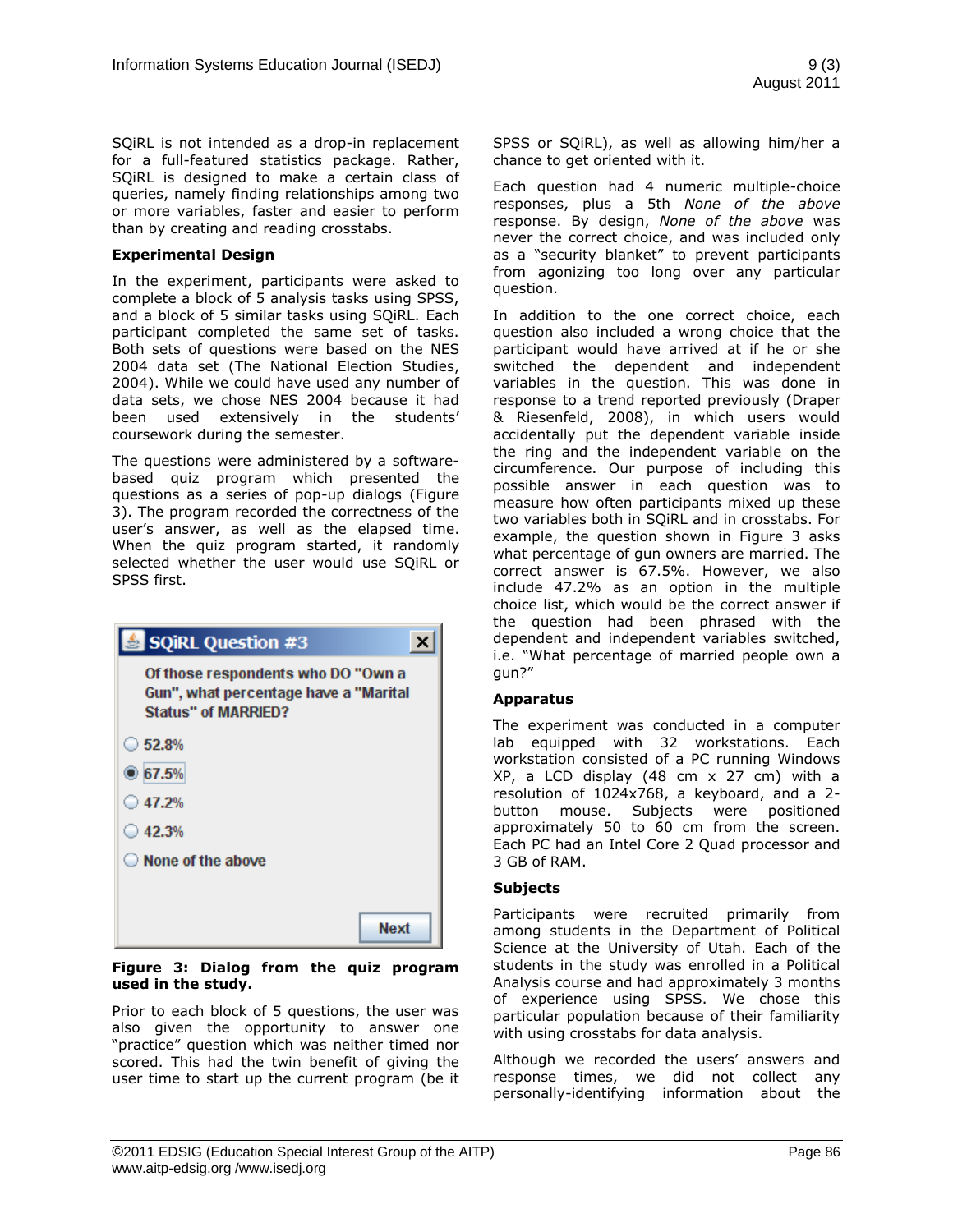participants themselves, beyond their names and signatures on the university-required consent forms. The quiz results of each participant were associated with a randomlygenerated ID number and no one, not even the proctor, maintained a record of which results corresponded to individual participants. Thus, the data collected in this study was truly anonymous.

#### **Procedure**

The experiment began with the proctor giving the participants a brief (approximately 5 minutes) introduction to the SQiRL software, that included a live demonstration displayed via the classroom projector. This presentation served as the participants' sole instruction on using SQiRL. As part of the demonstration, the proctor drew two diagrams on the whiteboard, reproduced in Figure 4. The diagrams were intended to show users where to put icons in SQiRL, placing independent variables inside the ring, and dependent variables on the ring itself.



**Figure 4: A conceptual look at SQiRL**

The circle on the left in Figure 4 casts the problem in layman's terms: how to specify a subpopulation (i.e. "who?") and how to extract statistical information about that subpopulation (i.e. "what?"). The logically equivalent diagram on the right restates the question in terms of independent and dependent variables, a form more familiar to political science students.

These diagrams remained visible to the participants throughout the experiment for reference on where to place dependent and independent variables in SQiRL. Inasmuch as the participants already had 3 months' experience creating crosstabs in SPSS, no time was spent reviewing how to do this. Each participant completed the quiz individually, not as a "group project." After the demonstration, the participants were instructed to start the quiz program, which then, in turn, told them to launch either SPSS or SQiRL, depending on which program they were randomly assigned to use first. Upon completing the first 5 tasks, the quiz program instructed them to close the program in use and then launch the other prior to completing the second block of questions. To eliminate any chance of ambiguity over a task's meaning, the phrasing of the tasks reflected the variable names used in the NES 2004 data set. At the conclusion of the tasks, the quiz program offered the participants the option of submitting written comments about the experience. The participants were then dismissed, and their responses were collected by the proctor for offline analysis.

#### **Analysis Tasks**

Enumerated below are the 10 tasks that participants were to asked to complete. As each requires the use of exactly one independent and one dependent variable, they are all of essentially equivalent difficulty. Each question is phrased such that the independent variable appears first, and the dependent variable second. The participants completed half of the questions using crosstabs, and the other half with SQiRL.

1. Of those whose *Education Level* is "some college," what percentage attend religious services every week?

2. What percentage of people who *invest in the stock market* say they CAN afford needed health care?

3. What percentage of married people do NOT have any children in the household?

4. What percentage of people who voted for Al Gore in 2000 also voted for John Kerry in 2004?

5. Of those who identify their *Patriotism* as "low," what percentage "care a good deal" about who wins the presidential election?

6. Of those respondents whose *Ideology* is "conservative", what percentage have a *Patriotism* of "high"?

7. Of those respondents whose *Race* is "white," what percentage are "strongly opposed" to *Affirmative Action*?

8. Of those respondents who do own a gun, what percentage have a *Marital Status* of "married"?

9. Of those respondents whose *Frequency of Prayer* is "once a day," what percentage have a *Party Affiliation* of "Democrat"?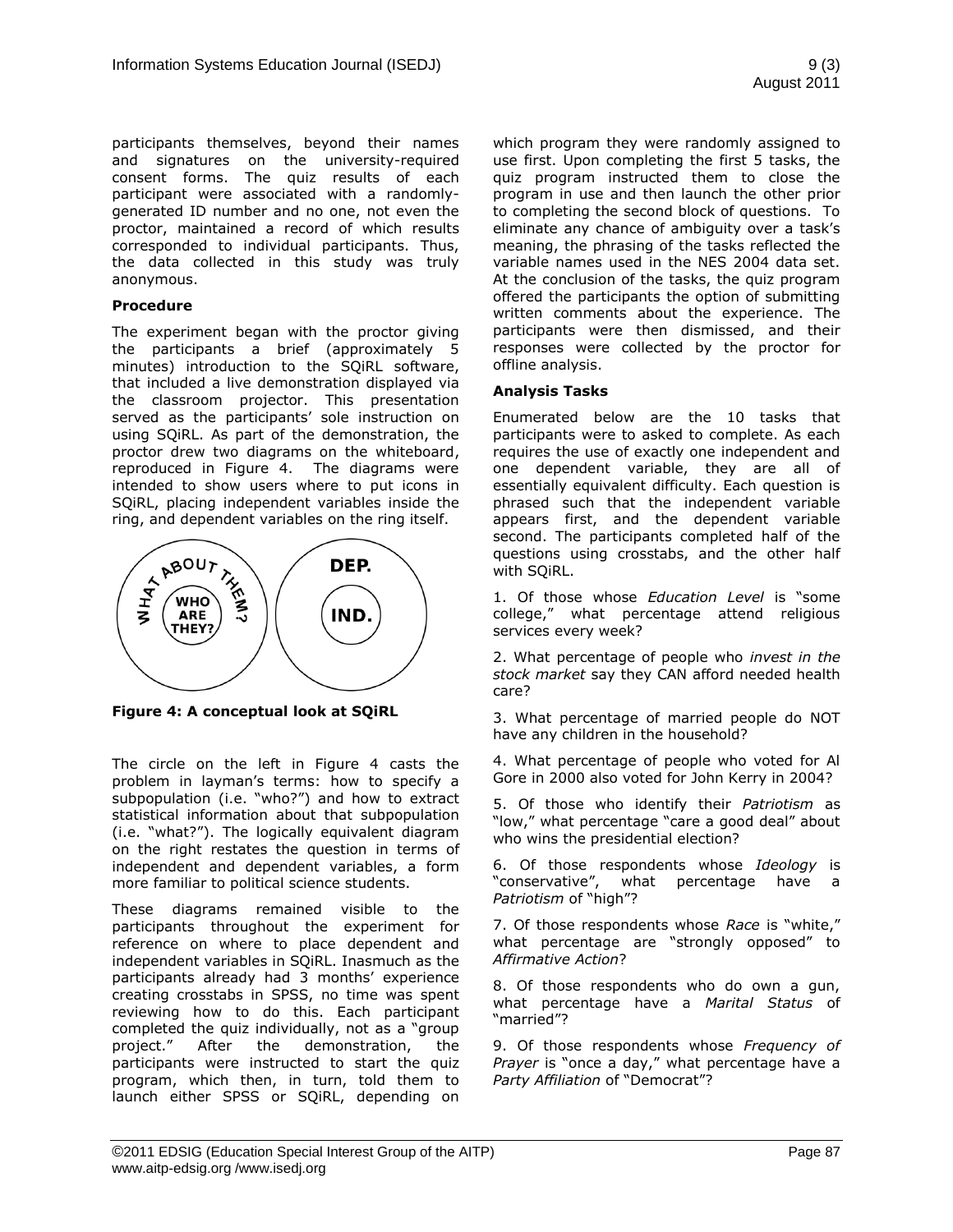10. Of those respondents who voted for Kerry in 2004, what percentage had an *Annual Income* of over \$60,000?

#### **4. ANALYSIS**

For a given task, we found that the two main benefits of using SQiRL over manually generating crosstabs were *speed* and *accuracy*. We now discuss each in turn.

#### **Decreased Response Time**

Each participant completed the analysis with SQiRL in less time than with crosstabs. The time differential for each participant was very userdependent; some saw great speedups with SQiRL, others' were more modest. Nonetheless, no participant completed the questions faster using crosstabs than using SQiRL. The total response times per user are shown in Figure 5 (see appendix). The mean times for performing the tasks were 245 seconds and 398 seconds for SQiRL and crosstabs, respectively. The average speedup was 38% with SQiRL.

The improvement in elapsed time is more impressive considering that the participants had months of experience using crosstabs in SPSS, versus only minutes of introduction to SQiRL. So the times reported above include not only the time spent finding the answer, but also time spent learning the interface. We believe that the speedups would have been even greater had we given the participants more practice time with SQiRL prior to the quiz.

#### **Improved Accuracy**

Participants also made fewer mistakes on average using SQiRL than with crosstabs. While the improvement in accuracy is encouraging, it does not tell the whole story. It is perhaps more insightful to look at the kinds of mistakes participants did make, both with SQiRL and with crosstabs. Recall that students in political analysis commonly exhibit the mistake of switching the independent and dependent variables, thus answering the converse of the intended question. We observed that participants occasionally fell victim to this error regardless of the program used. However, as shown in Figures 6 and 7 (see appendix), with SQiRL this type of error occurred rather less frequently than with crosstabs.

In summary, we found that SQiRL users achieved more accurate results, while there was also a diminished occurrence of one of the most common mistakes.

As shown in Table 2, the mean score using SQiRL was 3.9 correct out of 5 questions. Using crosstabs in SPSS, their mean score was 2.8 correct out of 5 questions. With SQiRL, they averaged 0.8 incorrect responses from switching the independent and dependent variables, and 0.3 incorrect for other reasons. Using traditional crosstabs, an average of 2 questions per user were answered incorrectly due to switching the independent and dependent variables, with 0.2 questions incorrect for other reasons.

|                  | Correct | <b>Incorrect</b><br>(ind/dep) | <b>Incorrect</b><br>(other) |
|------------------|---------|-------------------------------|-----------------------------|
| <b>SQIRL</b>     | 3.9     | 0.8                           | 0.3                         |
| <b>Crosstabs</b> | 2.9     | 2.0                           | 0.2                         |

#### **Table 2: Mean accuracy with SQiRL and crosstabs (out of 5 questions)**

#### **5. DISCUSSION & FUTURE WORK**

We found the results of our study to be very promising for the use of visual and interactive data analysis in future political science classroom teaching. SQiRL was initially designed as a simple interface for novice users; little attention was given to whether it could be an effective tool for people who have prior experience with data analysis (Draper & Riesenfeld, 2008). The study presented in this paper suggests that even experienced users can perform basic analysis faster and more accurately using an interactive direct manipulation technique for query formulation and visualization.

Although SQiRL is not intended to completely replace the traditional statistical methods such as crosstabs, this paper suggests the power of statistical visualization for student learning. More importantly, an interactive way of "exploring" political data is a powerful tool that political science students should learn to use in the future. Informal written feedback from the participants included comments such as:

• "I loved how SQiRL [made it] easy to know what item was to be placed in what area."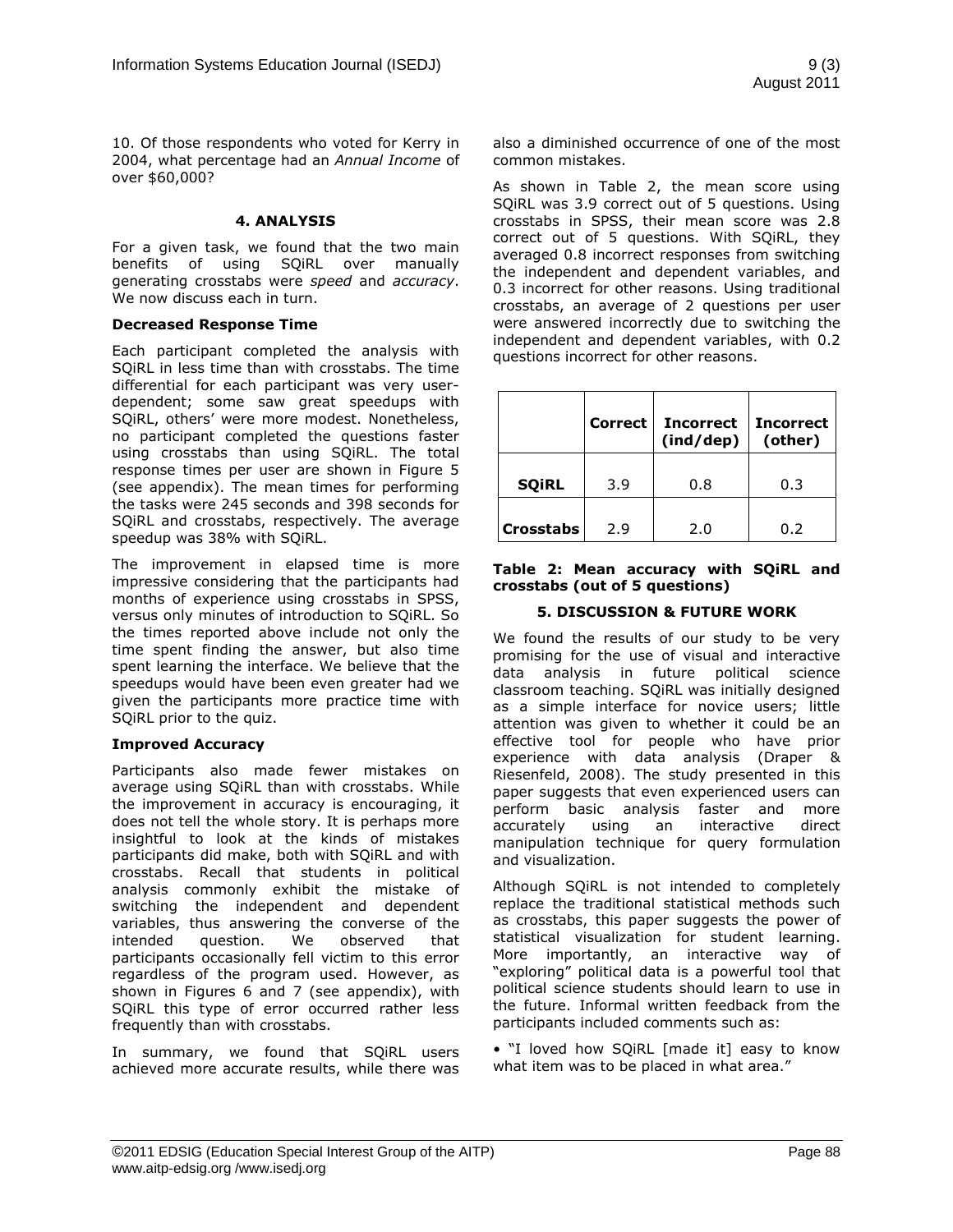• "I liked how visually accessible the squirl [*sic*] program was."

• "SQiRL was a lot quicker [than] doing and reading cross tabs. It also was easier to understand exactly what I was studying."

Another potential avenue for future research would be to compare SQiRL against other statistical software packages. SAS is a competitor to SPSS, and would be a logical choice for comparison.

Statistical visualization is certainly still in its infancy, and this study suggests one area for improvement. In our case, some participants observed that while SPSS keeps a history of which crosstabs the user generated in the current session, SQiRL has no equivalent feature. In other words, SPSS makes it trivial to go back and view previous queries, while SQiRL shows only the current state of the system. The importance of "computational provenance," (Silva & Tohline, 2008) the ability to trace a computational process over time, has attracted considerable interest in recent years (Freire, Koop, Santos & Silva, 2008). As a future extension, an interface such as the one described by Callahan, Freire, Scheidegger, Silva & Vo (2008) could be adapted to seamlessly and automatically maintain a record of prior queries, and allow the user to revisit any previous state.

#### **6. CONCLUSIONS**

In hindsight, there are a few key practices that appear to have influenced this project's success as an interdisciplinary effort. Although our collaboration was between CIS and political science, the points listed below should be adaptable to a variety of disciplines.

1. Meet often with your collaborators. Learn their vocabulary. Learn what tools they use in their work. For example, our decision to evaluate SQiRL against crosstabs was a direct result of conversations with political scientists.

2. Suggest a CIS solution that addresses one of the challenges in their work. In our case, SQiRL was proposed to address many of the perceived shortcomings in crosstabs.

3. Demonstrate the technology to, and get feedback from, stakeholders who will be affected if the technology is adopted. For us, this early iterative feedback led to a number of suggested improvements that were eventually implemented in SQiRL.

While educators in many disciplines have embraced the use of technology in the classroom, they may not necessarily be aware of current research in CIS. This leads to a tendency to use familiar, albeit dated, tools for classroom instruction. This paper describes a case study in which incorporating novel CIS research into a political science course led to measurable improvement in students' ability to formulate statistical queries. It behooves us, as educators and researchers in CIS, to "reach out" across disciplines and share advances in computing with educators in other fields.

Those interested may download the SQiRL software and documentation from: http://draperg.cis.byuh.edu/sqirl/

#### **7. REFERENCES**

- Callahan, S., Freire,, J., Scheidegger, C., Silva, C. and Vo, H. (2008). Towards Provenance-Enabling ParaView. *Proceedings of the 2nd International Provenance and Annotation Workshop* (IPAW 2008).
- Draper, G. M. & Riesenfeld, R.F. (2008). Who Votes for What? A Visual Query Language for Opinion Data. *IEEE Transactions on Visualization and Computer Graphics*, 14(6):1197–1204.
- Ferrell, K. (1987). "Computers in the Classroom: Ten Years and Counting." *COMPUTE! The Journal for Progressive Computing,* 9(9):12– 13.
- Fitts, P. M. "The information capacity of the human motor system in controlling the amplitude of movement." *Journal of Experimental Psychology*, pages 381–391, 1954.
- Freire, J., Koop, D., Santos, E., & Silva, C.T. (2008). Provenance for computational tasks: A survey. *IEEE Computing in Science and Engineering*, 10(3):11–21.
- Heer, J. & Robertson, G.G. (2007). "Animated transitions in statistical data graphics." *IEEE Transactions on Visualization and Computer Graphics,* 13(6):1240–1247.
- Gelman, A., Kastellec, J., & Ghitza, Y. (2009). Beautiful political data. *Beautiful Data*. O'Reilly Press.
- The National Election Studies (2004). THE 2004 NATIONAL ELECTION STUDY. Ann Arbor, MI: University of Michigan, Center for Political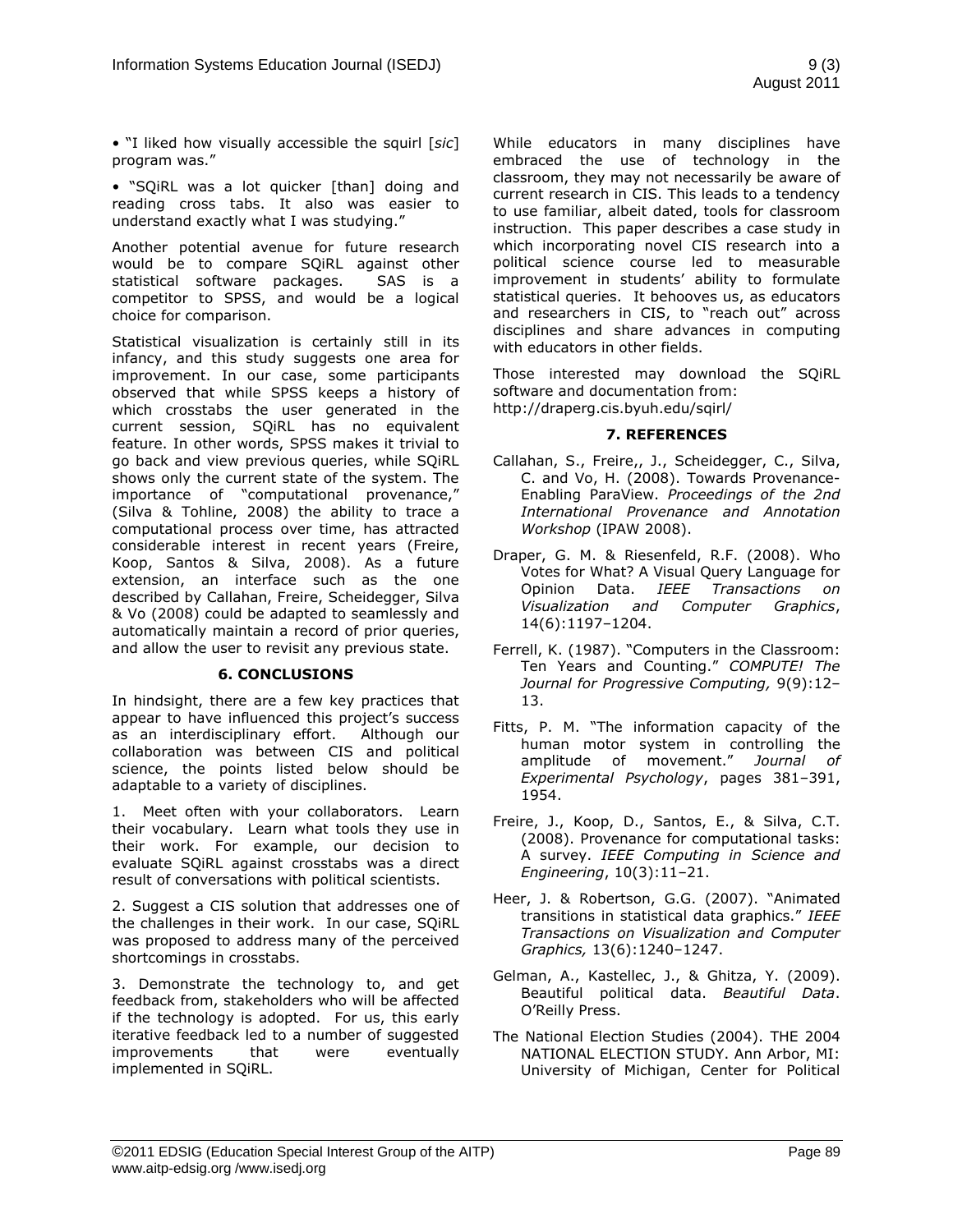Studies. Retrieved online from http://www.electionstudies.org

- Norušis, M. J. (2006). *SPSS 15.0 Guide to Data Analysis.* Prentice Hall.
- Pirolli P. and Card, S. (1995). Information foraging in information access environments. *CHI '95: Proceedings of the SIGCHI conference on Human factors in computing systems,* pages 51–58, New York, NY, USA,

1995. ACM Press/Addison-Wesley Publishing Co.

- Silva, C. T., and Tohline, J. E. (2008). "Computational provenance." *Computing in Science and Engineering,* 10(3):9–10.
- Yee, K.-P., Fisher, D., Dhamija, R., & Hearst, M. (2001). Animated exploration of dynamic graphs with radial layout. *Proceedings of IEEE Information Visualization 2001*, pages 43–50.

## **Appendices**

|  | Table 1: Example of a Simple 2-Variable Crosstab |  |  |  |
|--|--------------------------------------------------|--|--|--|
|--|--------------------------------------------------|--|--|--|

| ("Political Ideology" versus "Vote for President". Source: The National Election Studies, 2004) |                      |             |            |            |            |  |
|-------------------------------------------------------------------------------------------------|----------------------|-------------|------------|------------|------------|--|
|                                                                                                 | Kerry                | Bush        | Nader      | Other      | Total      |  |
|                                                                                                 | Liberal 155 (89.6%)  | 15 (8.7%)   | $1(0.6\%)$ | $2(1.2\%)$ | 173 (100%) |  |
|                                                                                                 | Moderate 106 (55.2%) | 84 (43.8%)  | $1(0.5\%)$ | $1(0.5\%)$ | 192 (100%) |  |
| Conservative $50(16.3%)$                                                                        |                      | 250 (81.7%) | $2(0.7\%)$ | $4(1.3\%)$ | 306 (100%) |  |
|                                                                                                 | Total 311 (46.3%)    | 349 (52.0%) | $4(0.6\%)$ | $7(1.0\%)$ | 671 (100%) |  |

**Figure 1: Screenshot of SQiRL, viewing the NES 2004 data set**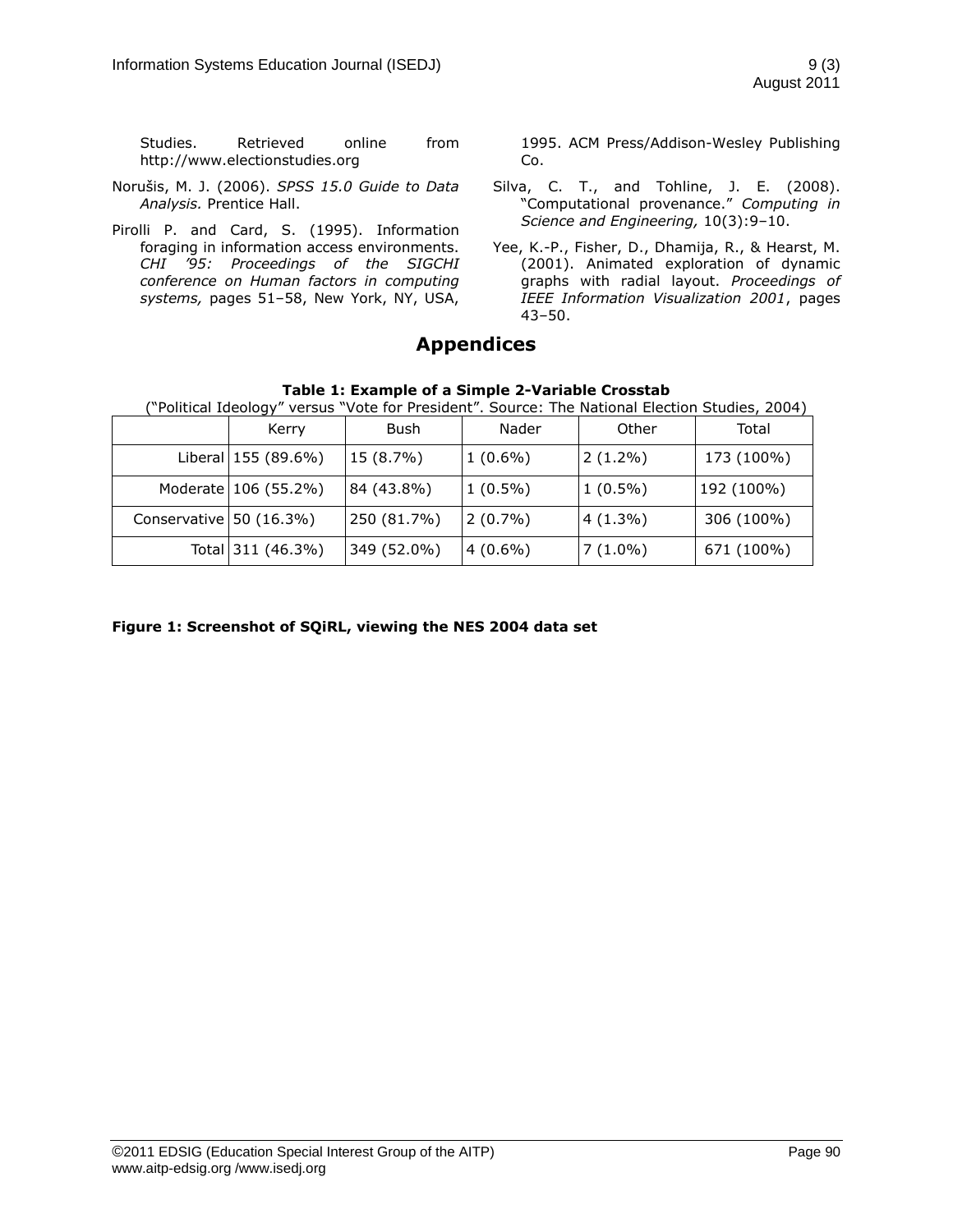

A few attributes relating to voter opinion and demographics appear on the ring, with no qualifiers restricting the size of the sample population.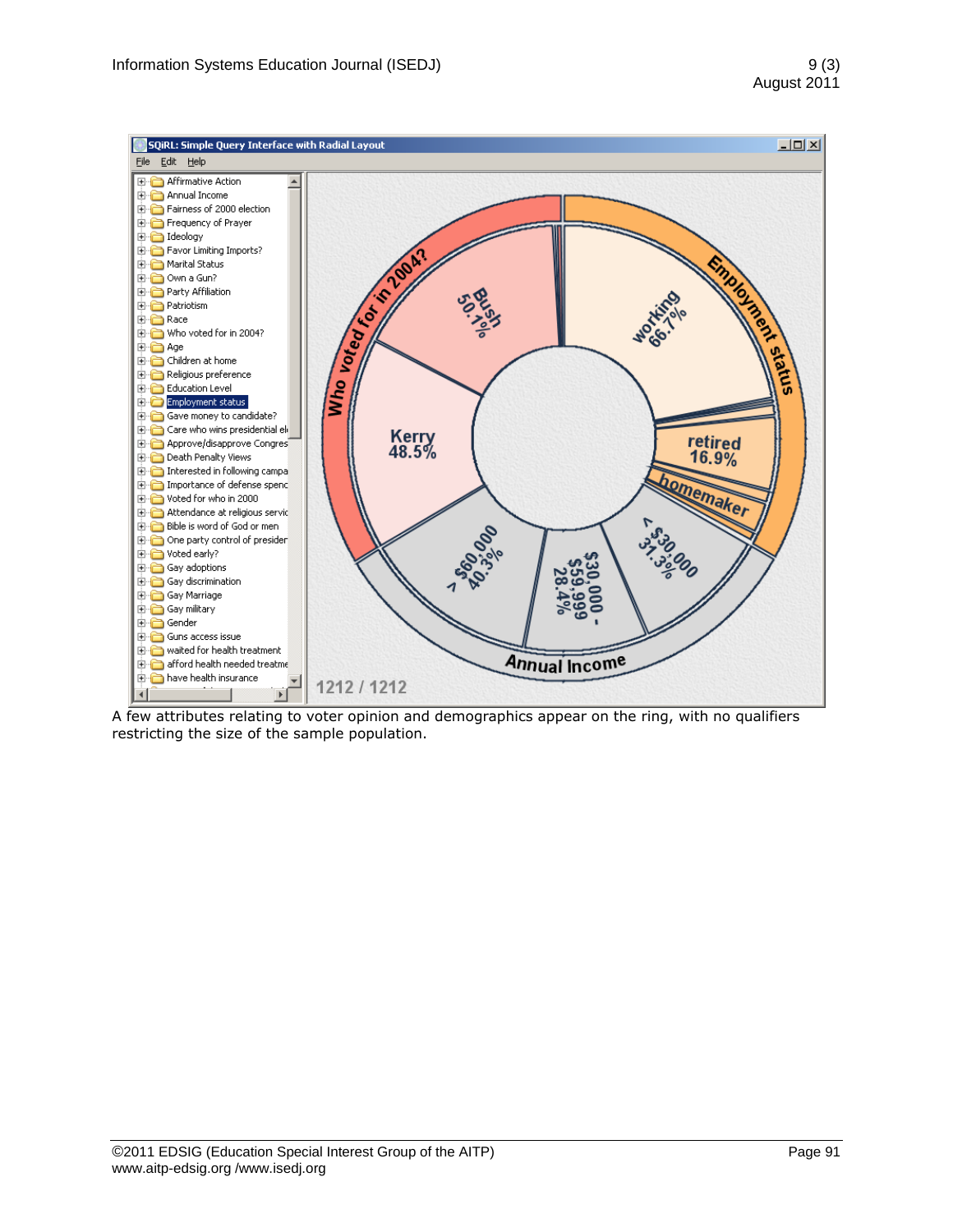

**Figure 2: SQiRL presenting demographic statistics for a specific subpopulation**

The current subpopulation is specified by dragging icons for attributes' values into the interior of the ring. The percentages in the sectors reflect the decomposition by attribute of the population. The size of the subpopulation relative to the total population is shown in the lower left corner of the canvas.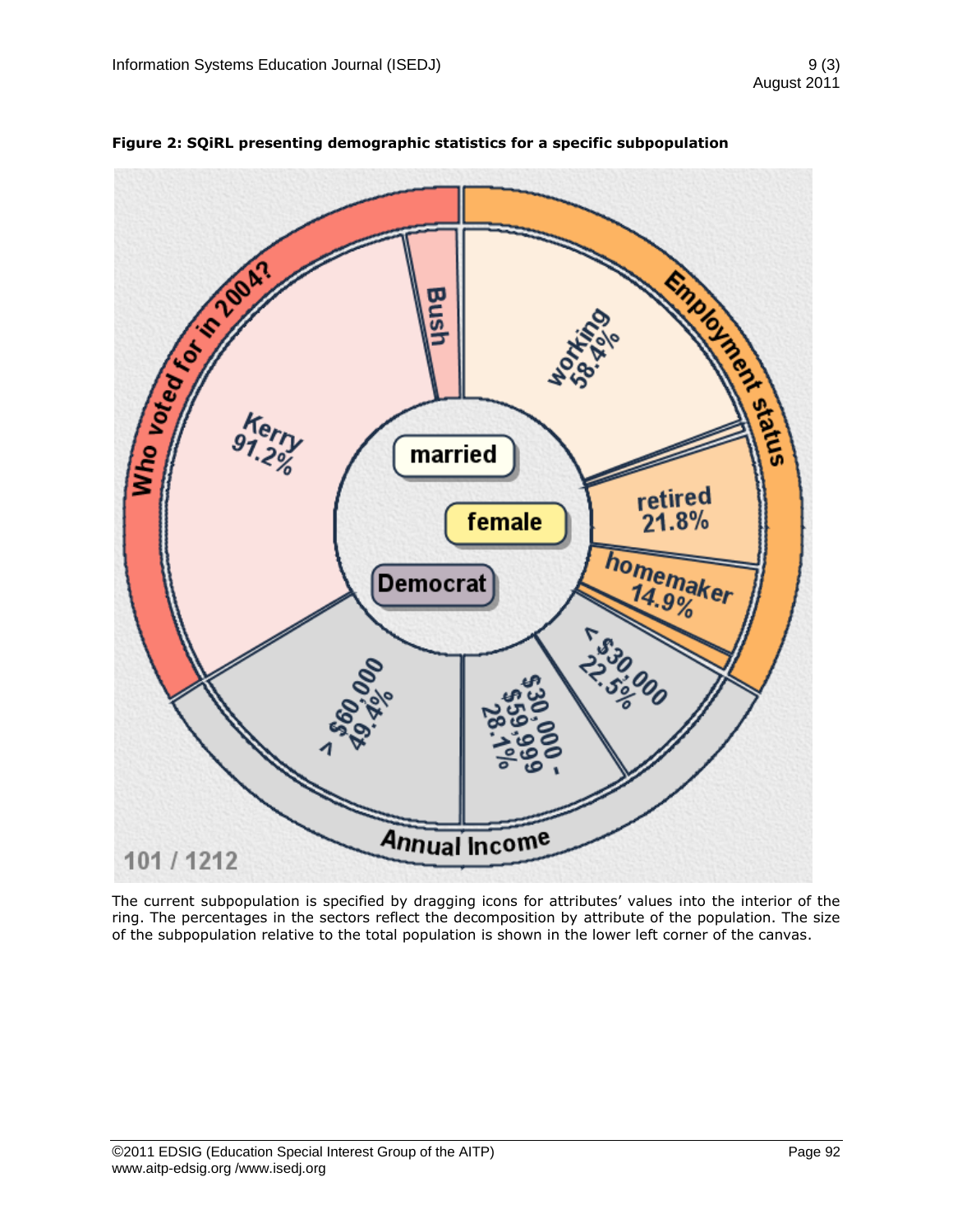

**Figure 5: Total elapsed time for participants to complete the tasks using SQiRL versus crosstabs.**

The x-axis shows the individual participants; the y-axis is the completion times in seconds for each tool. Interestingly, each participant completed the tasks more quickly with SQiRL than with cross-tabs, although the speedup varied greatly for each individual.



**Figure 6: Users" accuracy using SQiRL**

Participants' total number of correct and incorrect responses to 5 analysis tasks, using SQiRL. The xaxis shows the individual participants (P1..P10); the y-axis represents responses the 5 questions. Incorrect responses are categorized as those that were due to switching the independent and dependent variables ("converse"), and those that were wrong for other reasons.